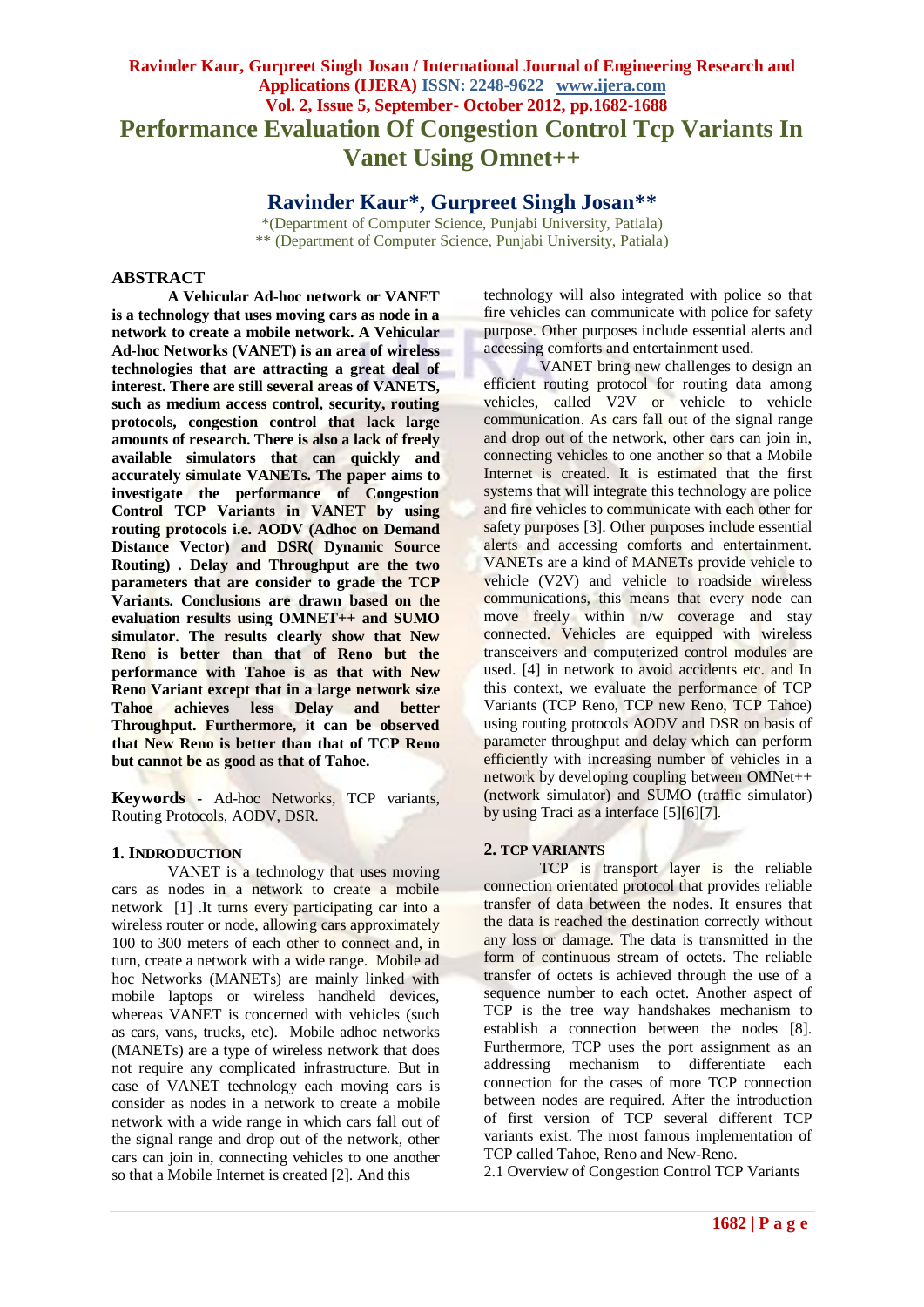Modern TCP implementations contain a number of algorithms aimed at controlling network congestion while maintaining good user throughput. Early TCP implementations followed a go-back- model using cumulative positive acknowledgment and requiring a retransmit timer expiration to re-send data lost during transport. So modern TCP implementations lead to minimize network congestion. The three TCP Variants that we are using are discussed below:

# *I)* **TCP Tahoe** *:*

TCP Tahoe was released in 1998. TCP Tahoe (1989) release has the following features: slow start, congestion avoidance and fast retransmit. The idea of TCP Tahoe is to start the congestion window at the size of a single segment and send it when a connection is established. If the acknowledgement arrives before the retransmission timer expires, add one segment to the congestion window. This is a multiplicative increase algorithm and the window size increases exponentially[11]. The window continues to increase exponentially until it reaches the threshold that has been set. This is the Slow Start Phase. Once the congestion window reaches the threshold, TCP slows down and the congestion avoidance algorithm takes over. Instead of adding a new segment to the congestion window every time an acknowledgement arrives, TCP increases the congestion window by one segment for each round trip time. This is an additive increase algorithm. To estimate a round trip time, the TCP code uses the time to send and receive acknowledgements for the data in one window. TCP does not wait for an entire window of data to be sent and acknowledged before increasing the congestion window. Instead, it adds a small increment to the congestion window each time an acknowledgement arrives. The small increment is chosen to make the increase averages approximately one segment over an entire window. When a segment loss is detected through timeouts, there is a strong indication of congestion in the network. The slow start threshold is set to one-half of the current window size. Moreover, the congestion window is set to 1 segment, which forces slow start[10].

### **II) TCP Reno**

This Reno retains the basic principle of Tahoe, such as slow starts and the coarse grain retransmit timer. However it adds some intelligence over it so that lost packets are detected earlier and the pipeline is not emptied every time a packet is lost [11] Reno requires that we receive immediate acknowledgement whenever a segment is received. The logic behind this is that whenever we receive a duplicate acknowledgment, then his duplicate acknowledgment could have been received if the

next segment in sequence expected, has been delayed in the network and the segments reached there out of order or else that the packet is lost. If we receive a number of duplicate acknowledgements then that means that sufficient time have passed and even if the segment had taken a longer path, it should have gotten to the receiver by now[10]. There is a very high probability that it was lost. So Reno suggests an algorithm called **'Fast Re-Transmit'.**

# **III) New Reno**

New RENO is a slight modification over TCP-RENO. It is able to detect multiple packet losses and thus is much more efficient that RENO in the event of multiple packet losses. Like Reno, New-Reno also enters into fast-retransmit when it receives multiple duplicate packets, however it differs from RENO in that it doesn't exit fastrecovery until all the data which was out standing at the time it entered fast recovery is acknowledged. Thus it overcomes the problem faced by Reno of reducing the CWD multiples times. The fast-transmit phase is the same as in Reno. The difference in the fast recovery phase which allows for multiple re-transmissions in new-Reno. Whenever new-Reno enters fast recovery it notes the maximums segment which is outstanding. The fast-recovery phase proceeds as in Reno, however when a fresh ACK is received then there are two cases: If it ACK's all the segments which were outstanding when we entered fast recovery then it exits fast recovery and sets CWD to ssthresh and continues congestion avoidance like Tahoe. If the ACK is a partial ACK then it deduces that the next segment in line was lost and it re-transmits that segment and sets the number of duplicate ACKS received to zero. It exits Fast recovery when all the data in the window is acknowledged **[**12**][**20**]**.

### **2.2 Routing protocols**

 As we are comparing TCP Variants on the basis

of Routing Protocols AODV and DSR as discussed below:

# *I) AODV*

The Ad-hoc On Demand Distance Vector (AODV) is considered an efficient VANET routing protocol. The AODV routing protocol utilizes an on-demand technique in order to discover the routes. This means that the route between two endpoints (nodes) is formed as per requirement for the source node and maintained as long as the routes are needed. Moreover, the protocol uses a destination sequence number to recognize the most recent path and to guarantee the freshness of the routes. Reactive protocols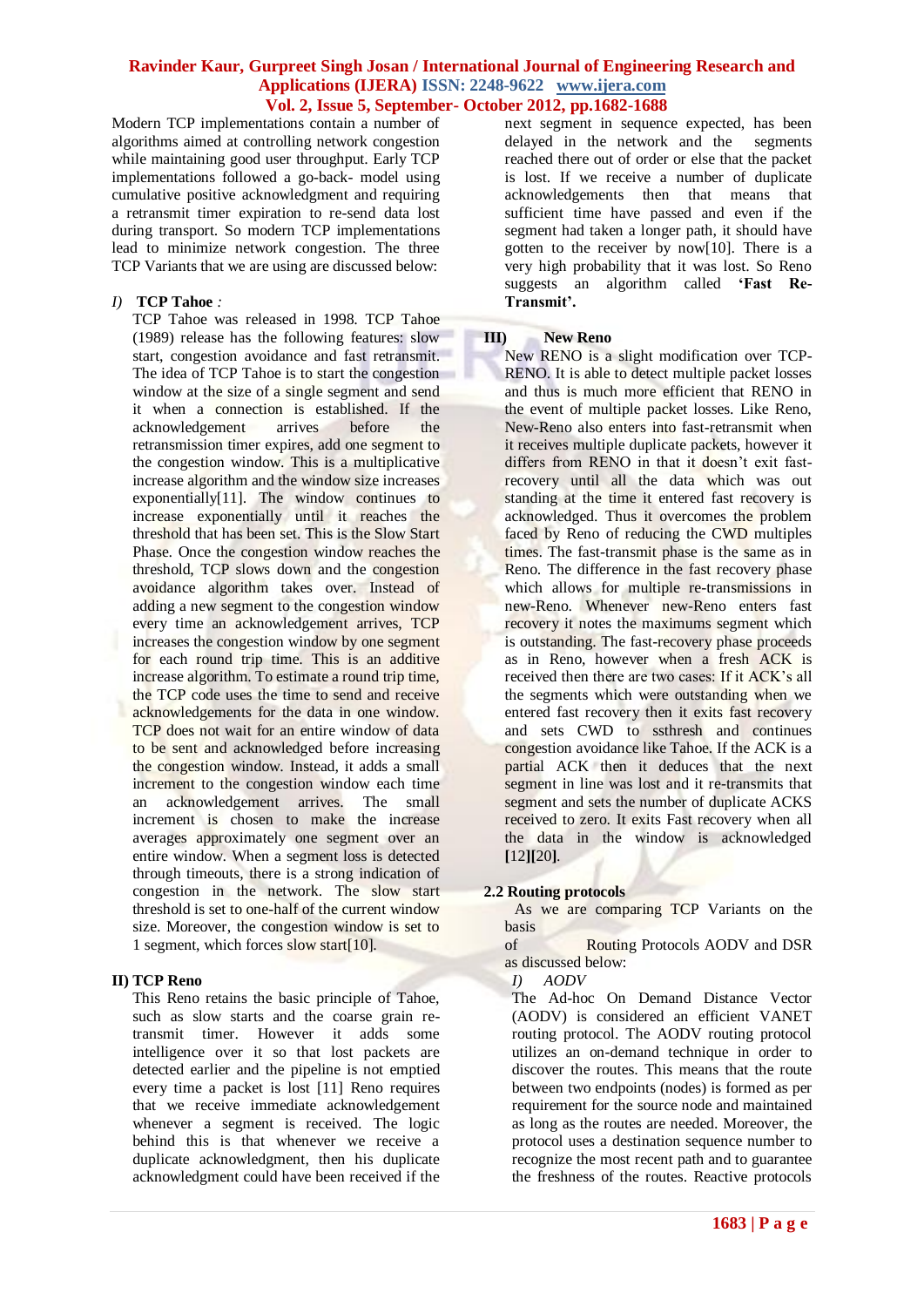like AODV shrinks the control traffic overhead at the cost of higher latency in discovering new routes [13].

*II) DSR* 

Dynamic Source Routing (DSR) is a widely used reactive (on-demand) routing protocol which is designed for mobile ad-hoc networks. DSR permits the network to run without any existing network infrastructure and thus the network becomes as a self-organized and selfconfigured network. This protocol maintains an on-demand approach and hence extinguishes the periodic table-update messages needed in the table-driven approach [13].

# **3. SIMULATION AND ENVIRONMENT**

In simulation the different types of scenarios are consider based upon traffic density. In this paper a comparison between different TCP variants are made based upon routing protocol on wireless network of City, Country etc. The investigation involves the measurement of delay and throughput of the network in each of the above cases. Finally, the results achieved for each case of TCP variants with different routing protocols, number of nodes in the networks will be assessed and then summarized result is evaluated based upon those result.

# **3.1 Throughput**

Throughput is the ratio of total amount packets the receiver will receive from the source of the data within the specified time frame. End to end delay for the packet transmission is most important metrics for the throughput performance of the routing protocols. Along with the routing protocols in the wireless networks for the performance analysis the routing agents are also needs to consider congestion control TCP agents such as TCPTahoe , TCPReno and TCP New Reno In this paper, AODV and DSR protocols are simulated with different TCP agents such as TCP New Reno, TCP Reno, TCP Tahoe for the different number of mobile nodes and networks sizes. We measured the throughput of every scenario as shown in the Table3.1, Table3.2 and Table3.3. that are showing the average throughput performance for AODV and DSR with TCP-Reno, TCP-NewReno, TCPTahoe. Based on these readings we prepared following performance comparison graphs for throughput performance. Following are the graphs from Fig 3.1 to Fig 3.6 for each scenario with different routing protocols and different TCP agents. Here measurement of the throughput is calculated by calculating the throughput of receiving the packets versus total simulation.

| <b>Table 3.1</b> High Traffic Density- Throughput (bits/sec) |                          |        |         |         |  |  |
|--------------------------------------------------------------|--------------------------|--------|---------|---------|--|--|
| Protocols                                                    | <b>TCP</b>               | City   | Country | Highway |  |  |
|                                                              | <b>VARIANTS</b>          |        |         |         |  |  |
| <b>AODV</b>                                                  | <b>TCP RENO</b>          | 202.8  | 296.97  | 205.7   |  |  |
| <b>DSR</b>                                                   | <b>TCP RENO</b>          | 262.8  | 302.95  | 245.58  |  |  |
| <b>AODV</b>                                                  | <b>TCP</b><br><b>NEW</b> | 241.39 | 316.43  | 216.18  |  |  |
|                                                              | <b>RENO</b>              |        |         |         |  |  |
| <b>DSR</b>                                                   | <b>NEW</b><br><b>TCP</b> | 302.03 | 334.27  | 275.48  |  |  |
|                                                              | <b>RENO</b>              |        |         |         |  |  |
| <b>AODV</b>                                                  | <b>TCP</b>               | 279.05 | 320.95  | 247.6   |  |  |
|                                                              | <b>TAHOE</b>             |        |         |         |  |  |
| <b>DSR</b>                                                   | <b>TCP</b>               | 321.49 | 342.72  | 289.5   |  |  |
|                                                              | <b>TAHOE</b>             |        |         |         |  |  |







**Fig 3.2:** DSR-TCP variants throughput performance in High Traffic density

| Table3.2<br>(bits/sec) | Medium                                  | Traffic | Density- | Throughput |
|------------------------|-----------------------------------------|---------|----------|------------|
| Protocols              | <b>TCP</b><br><b>VARIANTS</b>           | City    | Country  | Highway    |
| <b>AODV</b>            | <b>TCP RENO</b>                         | 402.78  | 375.78   | 307.85     |
| <b>DSR</b>             | <b>TCP RENO</b>                         | 365.34  | 354.89   | 209.65     |
| <b>AODV</b>            | <b>TCP</b><br><b>NEW</b><br><b>RENO</b> | 305.79  | 389.62   | 340.51     |
| <b>DSR</b>             | <b>NEW</b><br>TCP.<br><b>RENO</b>       | 424.8   | 402.63   | 321.72     |
| <b>AODV</b>            | TCP<br>TAHOE                            | 365.33  | 245.67   | 320.95     |
| <b>DSR</b>             | TCP<br>TAHOE                            | 234.76  | 375.98   | 279.12     |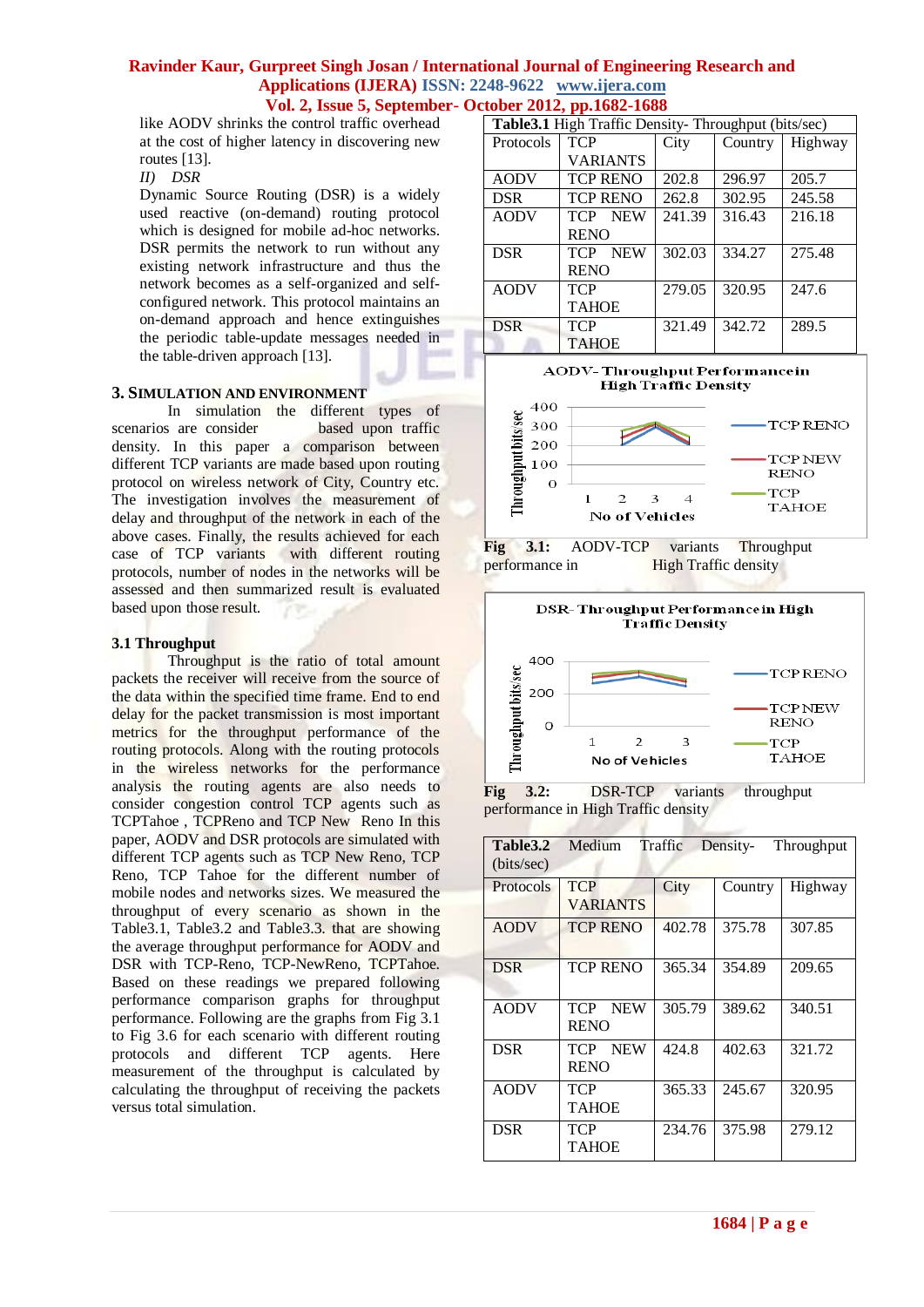







| <b>Table 3.3 Low Traffic Density- Throughput (bits/sec)</b> |                                         |        |         |         |  |  |
|-------------------------------------------------------------|-----------------------------------------|--------|---------|---------|--|--|
| Protocols                                                   | <b>TCP</b><br><b>VARIANTS</b>           | City   | Country | Highway |  |  |
| <b>AODV</b>                                                 | <b>TCP RENO</b>                         | 486.78 | 424.56  | 507.86  |  |  |
| <b>DSR</b>                                                  | <b>TCP RENO</b>                         | 400.54 | 300.65  | 243.76  |  |  |
| <b>AODV</b>                                                 | <b>NEW</b><br><b>TCP</b><br><b>RENO</b> | 543.65 | 455.67  | 396.76  |  |  |
| <b>DSR</b>                                                  | <b>NEW</b><br><b>TCP</b><br><b>RENO</b> | 576.32 | 410.45  | 305.78  |  |  |
| <b>AODV</b>                                                 | <b>TCP</b><br><b>TAHOE</b>              | 456.76 | 346.98  | 415.25  |  |  |
| <b>DSR</b>                                                  | <b>TCP</b><br><b>TAHOE</b>              | 342.98 | 456.98  | 351.43  |  |  |



**Fig 3.5:** AODV-TCP variant Throughput performance in Low Traffic density





# **3.2 Delay**

Г

This one more performance metrics which we calculated here for all the TCP variants with the both routing protocols AODV and DSR with different network scenarios. Following Tables 3.4, Table 3.5 and Table 3.6 shows the average end to end delay performance for AODV and DSR with TCP-Reno, TCP-New Reno and TCP-Tahoe which will explain the performance effects of TCP variants with AODV and DSR network routing protocols and from Fig 3.7 to Fig 3.12 shows a Graph for delay performance for each scenario with different routing protocols and different TCP agents.

|  |  | Table 3.4 High Traffic Density- Delay/sec |
|--|--|-------------------------------------------|

| Protocols   | <b>TCP</b>                              | City   | Country | High   |
|-------------|-----------------------------------------|--------|---------|--------|
|             | <b>VARIANTS</b>                         |        |         | way    |
| <b>AODV</b> | <b>TCP RENO</b>                         | 498.23 | 281.56  | 373.41 |
| <b>DSR</b>  | <b>TCP RENO</b>                         | 477.1  | 202.58  | 204.12 |
| <b>AODV</b> | <b>TCP</b><br><b>NEW</b><br><b>RENO</b> | 98.94  | 77.6    | 104.61 |
| <b>DSR</b>  | <b>NEW</b><br><b>TCP</b><br><b>RENO</b> | 87.98  | 42.03   | 34.44  |
| <b>AODV</b> | <b>TCP TAHOE</b>                        | 97.5   | 73.97   | 102.72 |
| <b>DSR</b>  | <b>TCP TAHOE</b>                        | 86.17  | 41.91   | 32.45  |



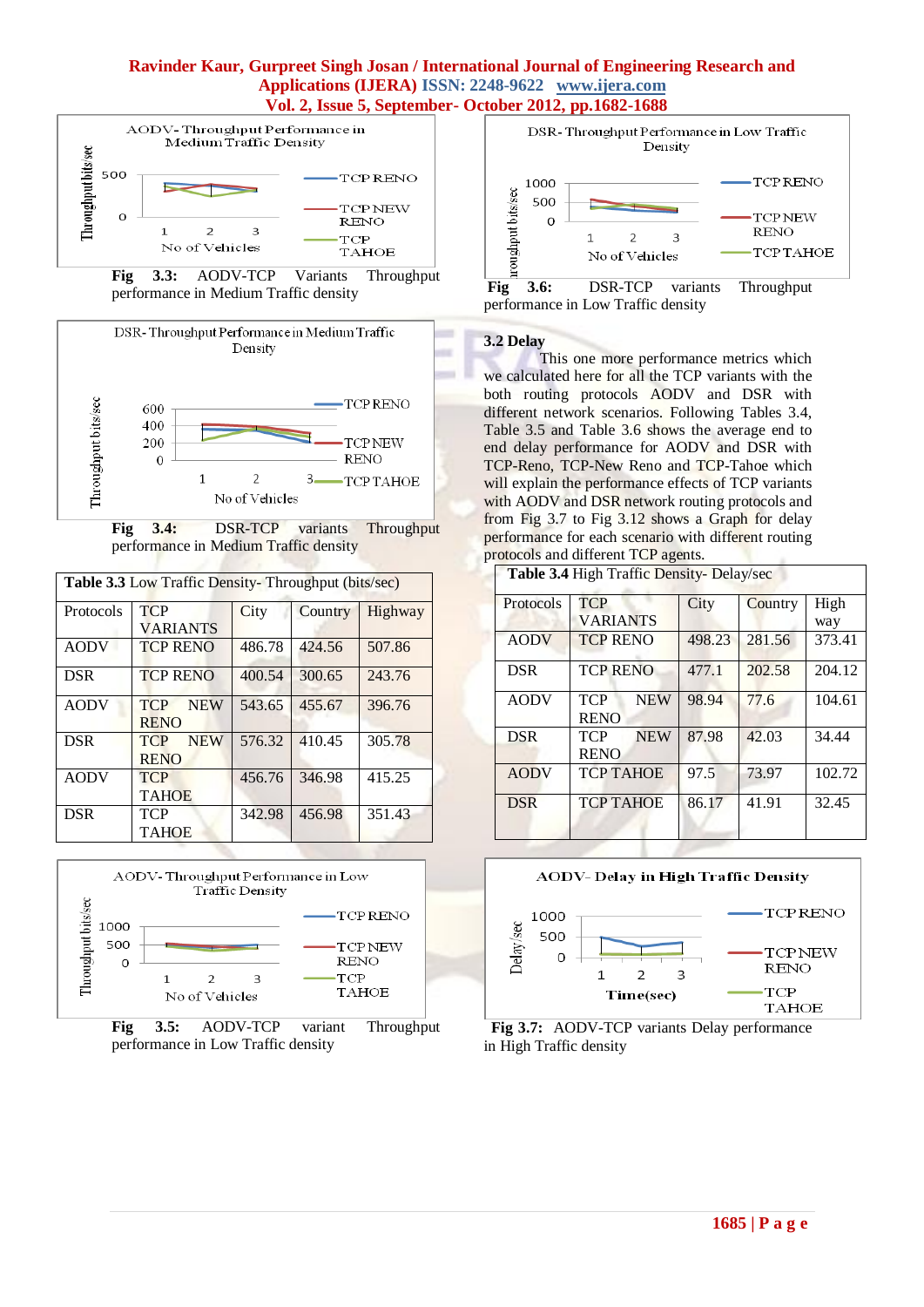m



**Fig 3.8:** DSR-TCP variants Delay performance in High Traffic density

| Table 3.5 Medium Traffic Density-Delay/sec |                          |       |         |         |  |
|--------------------------------------------|--------------------------|-------|---------|---------|--|
| Protocols                                  | <b>TCP</b>               | City  | Country | Highway |  |
|                                            | <b>VARIANTS</b>          |       |         |         |  |
| <b>AODV</b>                                | <b>TCP RENO</b>          | 515.3 | 285.56  | 387.67  |  |
| <b>DSR</b>                                 | <b>TCP RENO</b>          | 495.1 | 205.34  | 215.21  |  |
| <b>AODV</b>                                | <b>TCP</b><br><b>NEW</b> | 85.9  | 78.56   | 117.18  |  |
|                                            | <b>RENO</b>              |       |         |         |  |
| <b>DSR</b>                                 | <b>TCP</b><br><b>NEW</b> | 74.78 | 45.78   | 45.23   |  |
|                                            | <b>RENO</b>              |       |         |         |  |
| <b>AODV</b>                                | <b>TCP</b>               | 96.54 | 75.89   | 120.24  |  |
|                                            | <b>TAHOE</b>             |       |         |         |  |
| <b>DSR</b>                                 | <b>TCP</b>               | 85.17 | 47.89   | 39.46   |  |
|                                            | <b>TAHOE</b>             |       |         |         |  |



**Fig 3.9**: AODV-TCP variants Delay performance in Medium Traffic density





| Table 3.6 Low Traffic Density-Delay/sec |                          |        |         |         |  |  |
|-----------------------------------------|--------------------------|--------|---------|---------|--|--|
| Protocols                               | <b>TCP</b>               | City   | Country | Highway |  |  |
|                                         | <b>VARIANTS</b>          |        |         |         |  |  |
| <b>AODV</b>                             | <b>TCP RENO</b>          | 498.23 | 281.56  | 373.41  |  |  |
| <b>DSR</b>                              | <b>TCP RENO</b>          | 477.1  | 202.58  | 204.12  |  |  |
| <b>AODV</b>                             | TCP NEW                  | 45.61  | 39.15   | 78.27   |  |  |
|                                         | <b>RENO</b>              |        |         |         |  |  |
| <b>DSR</b>                              | <b>NEW</b><br><b>TCP</b> | 77.27  | 24.17   | 32.45   |  |  |
|                                         | <b>RENO</b>              |        |         |         |  |  |
| <b>AODV</b>                             | <b>TCP</b>               | 97.5   | 73.97   | 102.72  |  |  |
|                                         | <b>TAHOE</b>             |        |         |         |  |  |
| <b>DSR</b>                              | <b>TCP</b>               | 86.17  | 41.91   | 32.45   |  |  |
|                                         | <b>TAHOE</b>             |        |         |         |  |  |
|                                         |                          |        |         |         |  |  |



**Fig 3.11:** AODV-TCP variants Delay performance in Low Traffic density



**Fig 3.12:** DSR-TCP variants Delay performance in Low Traffic density

Based upon above tables and graphs the summarized tables have been created for TCP Tahoe, TCP Reno and New Reno as shown in Table 3.7, Table 3.8, Table 3.9 and results are concluded on the basis of that.

| <b>Table 3.7 TCP TAHOE Summary Table</b> |         |                |      |                |       |  |  |
|------------------------------------------|---------|----------------|------|----------------|-------|--|--|
| Protoc                                   | Traffic | <b>Max</b>     | Min  | Max            | Min   |  |  |
| ol                                       | density | Delay          | Dela | Throu          | Throu |  |  |
|                                          |         |                | y    | ghput          | ghput |  |  |
| <b>AOD</b>                               | High    | 102.7          | 73.9 | 320.9          | 247.6 |  |  |
| V                                        |         | $\mathfrak{D}$ | 7    | 5              |       |  |  |
| <b>DSR</b>                               | High    | 86.17          | 32.4 | 342.7          | 289.6 |  |  |
|                                          |         |                | 5    | $\overline{2}$ |       |  |  |
| AOD                                      | Mediu   | 120.2          | 95.8 | 365.3          | 245.6 |  |  |
| v                                        | m       | 4              | 9    | 3              |       |  |  |
| <b>DSR</b>                               | Mediu   | 85.17          | 39.4 | 375.9          | 234.7 |  |  |
|                                          | m       |                | 6    | 8              | 6     |  |  |
| AOD                                      | Low     | 102.7          | 93.9 | 456.7          | 346.9 |  |  |
| v                                        |         | 2              |      | 6              | 8     |  |  |
| <b>DSR</b>                               | Low     | 86.17          | 32.4 | 456.9          | 342.9 |  |  |
|                                          |         |                |      | 8              | 8     |  |  |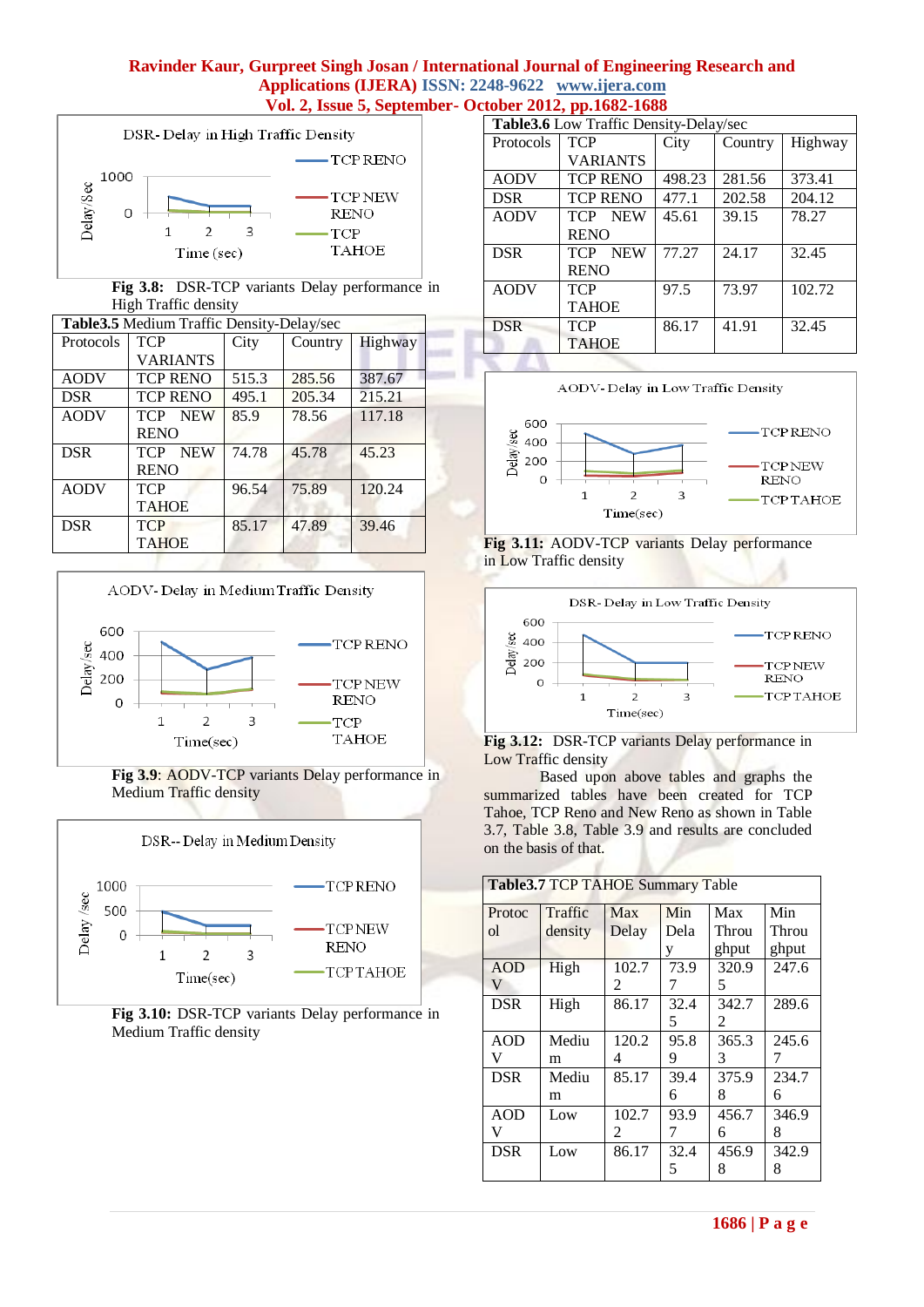### **Summarized result of TCP Tahoe with AODV and DSR**

From the table it is clear that AODV has less Delay for small scale network whereas the network size increases DSR become less delay as compared to AODV. From the throughput matter is opposite, AODV achieve better throughput as the network size increased in TCP Tahoe.

| Table 3.8 TCP NEW RENO Summary Table |         |        |       |        |            |
|--------------------------------------|---------|--------|-------|--------|------------|
| Protoc                               | Traffic | Max    | Min   | Max    | Min        |
| ol                                   | density | Delay  | Delay | Throu  | Throu      |
|                                      |         |        |       | ghput  | ghput      |
| <b>AODV</b>                          | High    | 104.61 | 77.6  | 316.43 | 216.1      |
|                                      |         |        |       |        | 8          |
| <b>DSR</b>                           | High    | 87.98  | 34.44 | 334.27 | 275.4      |
|                                      |         |        |       |        | 8          |
| <b>AODV</b>                          | Medium  | 117.18 | 78.56 | 389.62 | 305        |
| <b>DSR</b>                           | Medium  | 74.78  | 45.23 | 424.8  | 321.7<br>2 |
| <b>AODV</b>                          | Low     | 78.27  | 39.15 | 543.65 | 396.7<br>6 |
| <b>DSR</b>                           | Low     | 77.27  | 24.17 | 576.32 | 305.7<br>8 |

#### **Summarized Result of TCP New Reno with AODV and DSR**

It is clear from the table that AODV has less Delay for large scale network whereas the network size decreases the DSR become less delay as compared to AODV and in case of Throughput the matter is opposite DSR achieve better Throughput in small network whereas AODV achieve better in case of large network.

**Table 3.9** TCP RENO Summarized Table

| <b>Traffic</b> |   | Max                                                               | Min                                                               |
|----------------|---|-------------------------------------------------------------------|-------------------------------------------------------------------|
| density        |   | Throughp                                                          | Throu                                                             |
| y              | y | ut                                                                | gh put                                                            |
| High           |   | 296.97                                                            | 202.8                                                             |
| 3              | 6 |                                                                   |                                                                   |
| High           |   | 302.95                                                            | 245.58                                                            |
|                | 8 |                                                                   |                                                                   |
| Mediu          |   | 402.78                                                            | 307.85                                                            |
|                | 6 |                                                                   |                                                                   |
| Mediu          |   | 365.34                                                            | 209.65                                                            |
|                | 4 |                                                                   |                                                                   |
| Low            |   | 507.86                                                            | 424.56                                                            |
| 3              | 6 |                                                                   |                                                                   |
| Low            |   | 400.54                                                            | 243.76                                                            |
|                | 8 |                                                                   |                                                                   |
|                |   | Max<br>Dela<br>498.2<br>477.1<br>515.3<br>495.1<br>498.2<br>477.1 | Min<br>Dela<br>281.5<br>202.5<br>285.5<br>205.3<br>281.5<br>202.5 |

#### **Summarized Result of TCP Reno with AODV and DSR**

It is clear from the table that DSR have less Delay for small scale network whereas AODV have less Delay for large scale network as compared to DSR and in case of Throughput AODV achieve better Throughput for small size network, whereas DSR achieve better Throughput as network size increases. Now, we conclude that AODV Protocol achieve better performance as compared to DSR protocol from the throughput point of view .The situation is different when considering the Delay as a performance parameter

# **Result**

It can be observed that New Reno is better than that of Reno but the performance with Tahoe is as that with New Reno Variant except that in a large network size Tahoe achieves less Delay and better Throughput. Furthermore, it can be observed that New Reno is better than that of TCP Reno but cannot be as good as that of Tahoe.

# **4. CONCLUSION AND FUTURE WORK 4.1 Conclusion**

The main purpose of this paper, to analyze the performance of the three most widely used TCP variants (Reno, New Reno and TAHOE) in an adhoc environment with respect to the two protocols i.e. AODV and DSR and to know how well these variants respond to different network conditions, particularly with respect to extension of network size .In this paper we discuss how the different mechanism affect the through put and Delay of TCP Variants. we conclude that AODV Protocol achieve better performance as compared to DSR protocol from the throughput point of view .The situation is different when considering the Delay as a performance parameter and it can also be observed that the performance with Tahoe is as that with New Reno Variant except that in a large network size Tahoe achieve less Delay and better Throughput. Furthermore, it can be observed that New Reno is better than that of TCP Reno but cannot be as good as that of Tahoe.

### **4.2 Future Work**

As we, selected these numerous TCP congestion control protocols of interest by simulation in an OMNET $++$  tool, another possibility of doing the same work can be done through another tool like NS-3, Qualnet. Also, selection of other congestion control protocols can be use for the performance evaluation or other parameters of performance could be considered for simulation.

### **REFERENCES**

- [1] H. Hartenstein and K.P. Laberteaux, "A Tutorial Survey on Vehicular Ad Hoc Networks," IEEE Comm. Magazine, vol. 46, no. 6, pp. 164-171, June 2008.
- [2] A.K. Saha and D.B. Johnson, "Modeling Mobility for Vehicular Ad-Hoc Networks," Proc. First ACM Int'l Workshop Vehicular